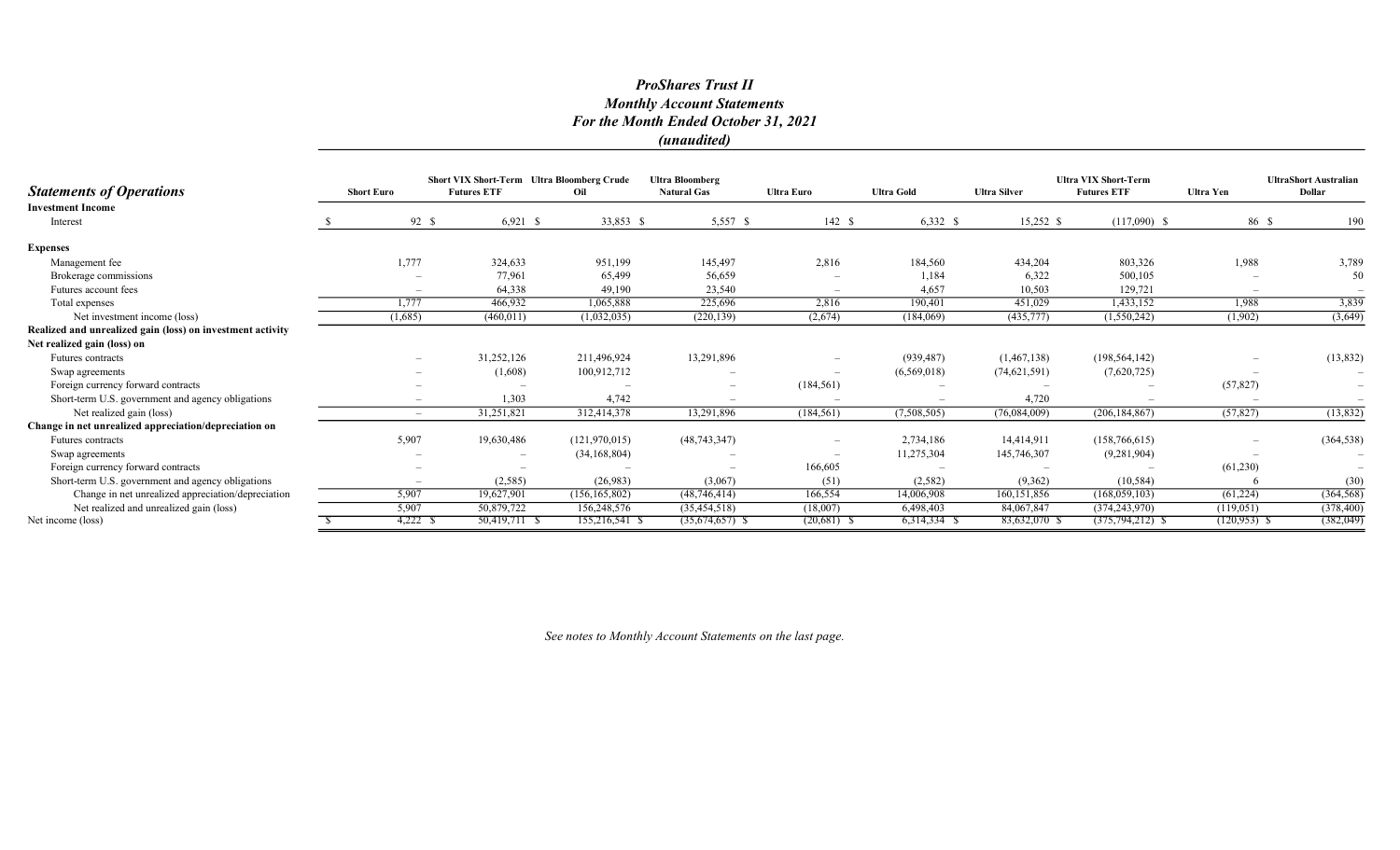# ProShares Trust II Monthly Account Statements For the Month Ended October 31, 2021 (unaudited)

| <b>Statements of Operations</b>                            | <b>UltraShort Bloomberg</b><br><b>Crude Oil</b> | <b>UltraShort Bloomberg</b><br><b>Natural Gas</b> | <b>UltraShort Euro</b> | <b>UltraShort Gold</b> | <b>UltraShort Silver</b> | <b>UltraShort Yen</b>    | <b>VIX Mid-Term Futures</b><br><b>ETF</b> | <b>VIX Short-Term</b><br><b>Futures ETF</b> |
|------------------------------------------------------------|-------------------------------------------------|---------------------------------------------------|------------------------|------------------------|--------------------------|--------------------------|-------------------------------------------|---------------------------------------------|
| <b>Investment Income</b><br>Interest                       | $3,059$ \$                                      | $4,540$ \$                                        | 1,999 S                | $1,070$ \$             | $(5,363)$ \$             | 806 \$                   | $4,027$ \$                                | (8,081)                                     |
| <b>Expenses</b>                                            |                                                 |                                                   |                        |                        |                          |                          |                                           |                                             |
| Management fee                                             | 80,224                                          | 134,184                                           | 42,083                 | 23,181                 | 29,119                   | 19,381                   | 93,716                                    | 232,938                                     |
| Brokerage commissions                                      | 11,369                                          | 70,366                                            |                        | 368                    | 1,903                    |                          | 5,754                                     | 17,281                                      |
| Futures account fees                                       | 7,109                                           | 14,483                                            |                        | 611                    | 1,938                    | $\overline{\phantom{a}}$ | 12,567                                    | 42,285                                      |
| Total expenses                                             | 98,702                                          | 219,033                                           | 42,083                 | 24,160                 | 32,960                   | 19.381                   | 112,037                                   | 292,504                                     |
| Net investment income (loss)                               | (95, 643)                                       | (214, 493)                                        | (40,084)               | (23,090)               | (38, 323)                | (18, 575)                | (108,010)                                 | (300, 585)                                  |
| Realized and unrealized gain (loss) on investment activity |                                                 |                                                   |                        |                        |                          |                          |                                           |                                             |
| Net realized gain (loss) on                                |                                                 |                                                   |                        |                        |                          |                          |                                           |                                             |
| Futures contracts                                          | (20, 521, 832)                                  | (24,710,327)                                      |                        | (182, 530)             | (754, 969)               | -                        | (701, 633)                                | (46,004,950)                                |
| Swap agreements                                            |                                                 |                                                   |                        | 732,075                | 3,234,302                |                          |                                           |                                             |
| Foreign currency forward contracts                         |                                                 |                                                   | 2,478,451              |                        |                          | 485,088                  |                                           |                                             |
| Short-term U.S. government and agency obligations          |                                                 |                                                   |                        |                        |                          |                          |                                           |                                             |
| Net realized gain (loss)                                   | (20, 521, 832)                                  | (24,710,327)                                      | 2,478,451              | 549,545                | 2,479,333                | 485,088                  | (701, 633)                                | (46,004,950)                                |
| Change in net unrealized appreciation/depreciation on      |                                                 |                                                   |                        |                        |                          |                          |                                           |                                             |
| Futures contracts                                          | 7,502,501                                       | 49,790,629                                        |                        | (250, 608)             | (2,706,590)              |                          | (7,118,495)                               | (38, 674, 142)                              |
| Swap agreements                                            |                                                 |                                                   |                        | (1,280,356)            | (6,586,748)              |                          |                                           |                                             |
| Foreign currency forward contracts                         |                                                 |                                                   | (2,223,333)            |                        |                          | 627,425                  |                                           |                                             |
| Short-term U.S. government and agency obligations          | (2,189)                                         | (2,096)                                           | (920)                  | (362)                  | (118)                    | (310)                    | (1,998)                                   | (4,515)                                     |
| Change in net unrealized appreciation/depreciation         | 7,500,312                                       | 49,788,533                                        | (2,224,253)            | (1, 531, 326)          | (9,293,456)              | 627,115                  | (7,120,493)                               | (38,678,657)                                |
| Net realized and unrealized gain (loss)                    | (13,021,520)                                    | 25,078,206                                        | 254,198                | (981,781)              | (6,814,123)              | 1,112,203                | (7,822,126)                               | (84, 683, 607)                              |
| Net income (loss)                                          | $(13,117,163)$ \$                               | 24,863,713 \$                                     | 214,114 \$             | $(1,004,871)$ \$       | $(6,852,446)$ \$         | 1,093,628 \$             | $(7,930,136)$ \$                          | (84, 984, 192)                              |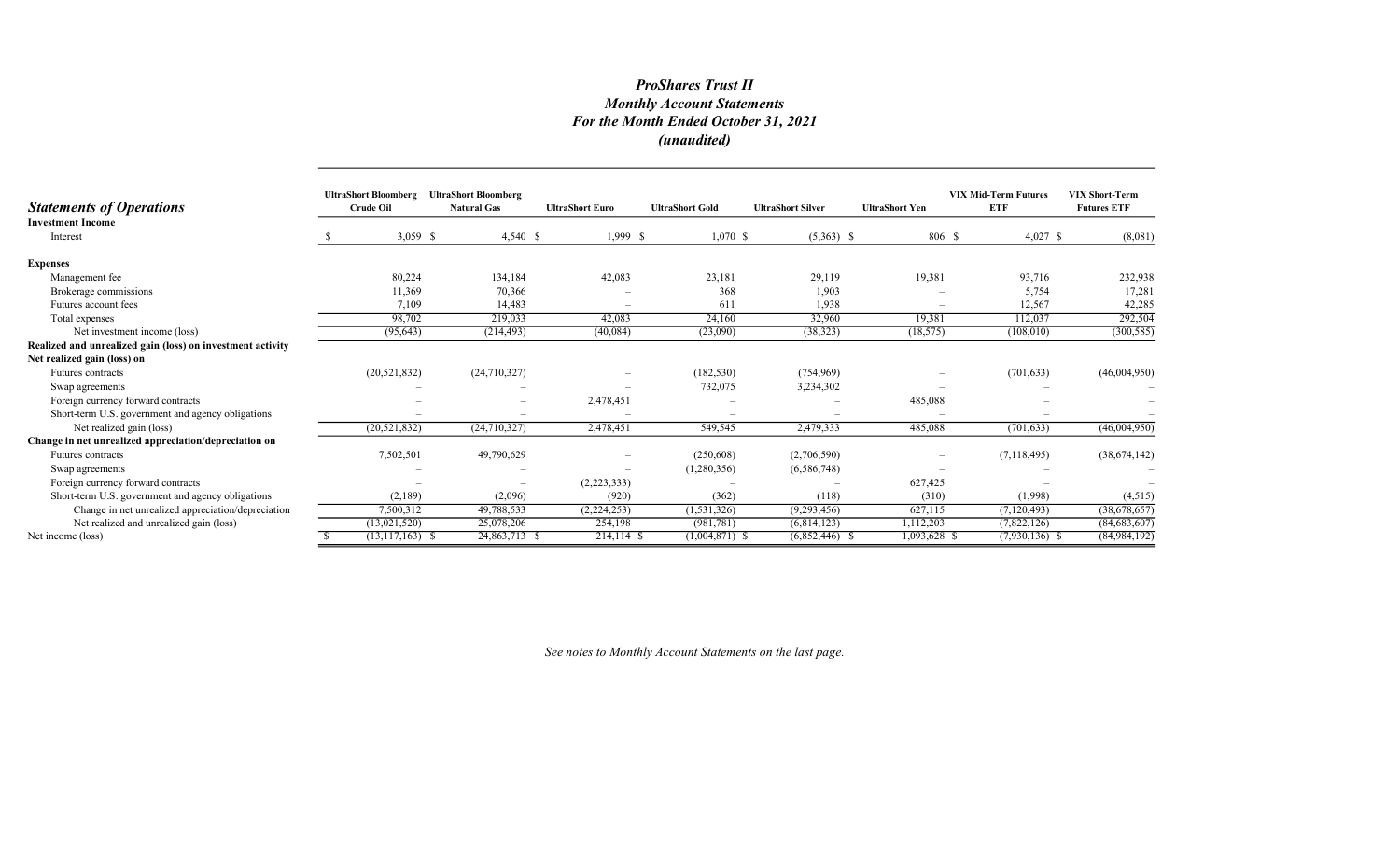# Monthly Account Statements For the Month Ended October 31, 2021 (unaudited) ProShares Trust II

| <b>Statements of Changes in Shareholders'</b><br><b>Equity</b> | <b>Short Euro</b>        | <b>Short VIX Short-Term</b> Ultra Bloomberg Crude<br><b>Futures ETF</b> | Oil              | <b>Ultra Bloomberg</b><br><b>Natural Gas</b> | Ultra Euro   | <b>Ultra Gold</b> | <b>Ultra Silver</b> | <b>Ultra VIX Short-Term</b><br><b>Futures ETF</b> | Ultra Yen    | <b>UltraShort Australian</b><br>Dollar |
|----------------------------------------------------------------|--------------------------|-------------------------------------------------------------------------|------------------|----------------------------------------------|--------------|-------------------|---------------------|---------------------------------------------------|--------------|----------------------------------------|
| Shareholders' equity, at September 30, 2021                    | 2,206,818 \$             | 388,523,845 \$                                                          | 1,090,613,716 \$ | 145,038,381                                  | 3,479,104 \$ | 230,917,847 \$    | 480,309,476 \$      | 1,020,845,873 \$                                  | 2,539,880 \$ | 4,914,269                              |
| Addition of shares                                             |                          |                                                                         | $-$              | 122,396,986                                  |              |                   |                     | 475, 161, 146                                     |              |                                        |
| Redemption of shares                                           | $\overline{\phantom{0}}$ | (64, 462, 515)                                                          | (65,372,141)     | (49,205,298)                                 |              | (11, 151, 453)    | (1,761,447)         | (51, 480, 192)                                    |              |                                        |
| Net addition (redemption) of shares                            |                          | (64, 462, 515)                                                          | (65,372,141)     | 73,191,688                                   |              | (11, 151, 453)    | (1,761,447)         | 423,680,954                                       |              |                                        |
| Net investment income (loss)                                   | (1,685)                  | (460, 011)                                                              | (1,032,035)      | (220, 139)                                   | (2,674)      | (184,069)         | (435,777)           | (1,550,242)                                       | (1,902)      | (3,649)                                |
| Net realized gain (loss)                                       |                          | 31,251,821                                                              | 312,414,378      | 13,291,896                                   | (184, 561)   | (7,508,505)       | (76,084,009)        | (206, 184, 867)                                   | (57, 827)    | (13, 832)                              |
| Change in net unrealized appreciation/depreciation             | 5,907                    | 19,627,901                                                              | (156, 165, 802)  | (48, 746, 414)                               | 166,554      | 14,006,908        | 160, 151, 856       | (168, 059, 103)                                   | (61,224)     | (364, 568)                             |
| Net income (loss)                                              | 4,222                    | 50,419,711                                                              | 155,216,541      | (35,674,657)                                 | (20, 681)    | 6,314,334         | 83,632,070          | (375, 794, 212)                                   | (120, 953)   | (382,049)                              |
| Shareholders' equity, at October 31, 2021                      | 2,211,040 \$             | 374,481,041 \$                                                          | 1,180,458,116 \$ | 182,555,412 \$                               | 3,458,423 \$ | 226,080,728 \$    | 562,180,099 \$      | 1,068,732,615 \$                                  | 2,418,927 \$ | 4,532,220                              |
| Net asset value per share *                                    | 44.22 \$                 | 61.55 \$                                                                | 96.67 \$         | 64.34 \$                                     | 13.83 \$     | 57.24 \$          | 37.24 \$            | $16.46$ \$                                        | 48.41 \$     | 45.32                                  |
| <b>Share transaction</b>                                       |                          |                                                                         |                  |                                              |              |                   |                     |                                                   |              |                                        |
| Shares added                                                   |                          |                                                                         |                  | 1,700,000                                    |              |                   |                     | 25,950,000                                        |              |                                        |
| Shares redeemed                                                |                          | (1,050,000)                                                             | (700,000)        | (600,000)                                    |              | (200,000)         | (50,000)            | (2,800,000)                                       |              |                                        |
| Net shares added (redeemed)                                    |                          | (1,050,000)                                                             | (700,000)        | 1,100,000                                    |              | (200,000)         | (50,000)            | 23,150,000                                        |              |                                        |

\* Represents value of total shareholders' equity divided by total shares outstanding at the month end.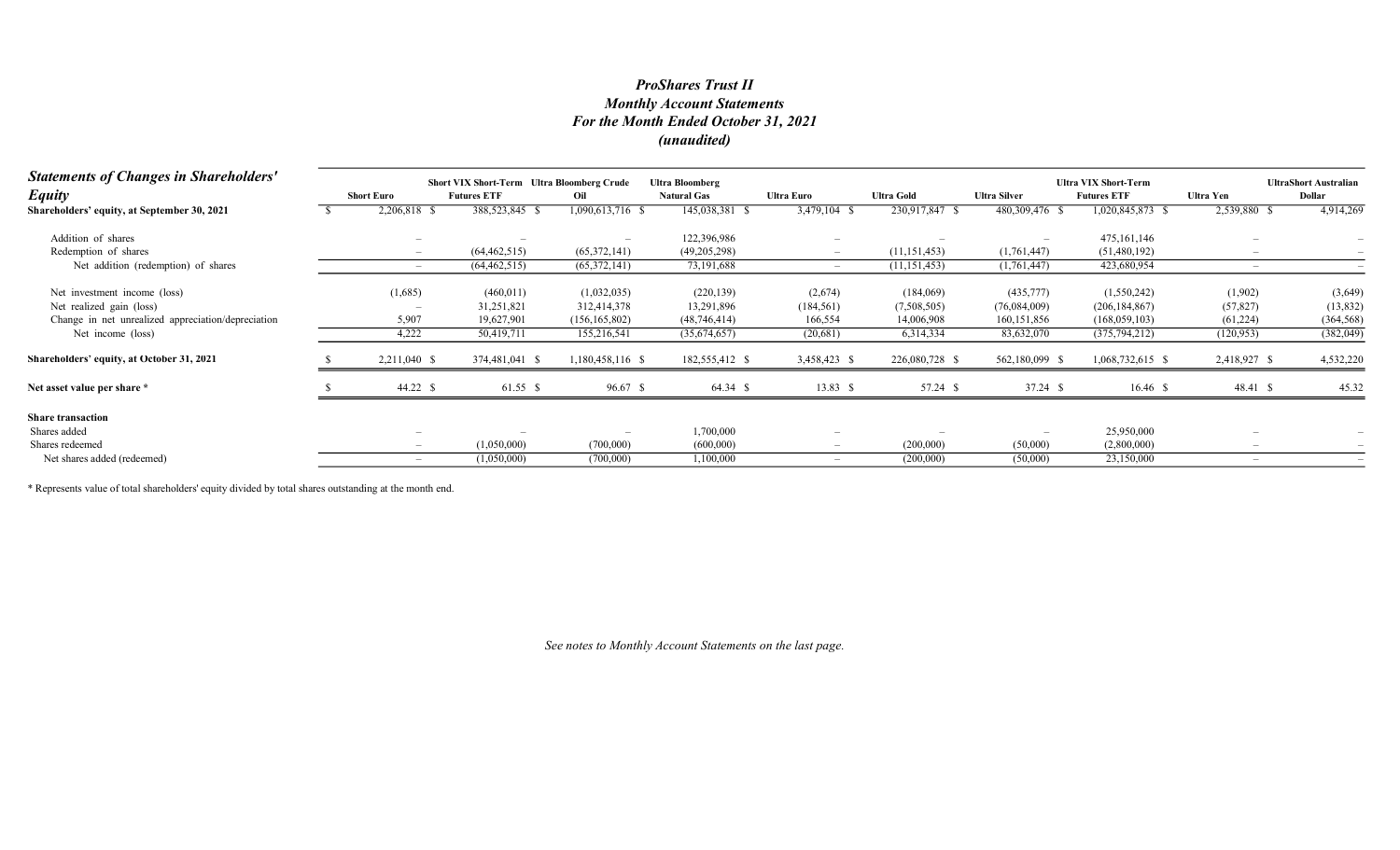# Monthly Account Statements For the Month Ended October 31, 2021 (unaudited) ProShares Trust II

| <b>Statements of Changes in Shareholders'</b><br><b>Equity</b> | <b>UltraShort Bloomberg</b><br>Crude Oil | <b>UltraShort Bloomberg</b><br><b>Natural Gas</b> | <b>UltraShort Euro</b> | <b>UltraShort Gold</b>   | <b>UltraShort Silver</b> | <b>UltraShort Yen</b>           | <b>VIX Mid-Term Futures</b><br><b>ETF</b> | <b>VIX Short-Term</b><br><b>Futures ETF</b> |
|----------------------------------------------------------------|------------------------------------------|---------------------------------------------------|------------------------|--------------------------|--------------------------|---------------------------------|-------------------------------------------|---------------------------------------------|
| Shareholders' equity, at September 30, 2021                    | 93,575,213 \$                            | 138,468,677 \$                                    | 48,640,817 \$          | 27,731,022 \$            | 40,373,877 \$            | 23,328,922 \$                   | 127,673,137 \$                            | 368,777,333                                 |
| Addition of shares                                             | 30,917,302                               | 105,900,308                                       | 4,961,876              | 1,736,938                | 8,864,622                | $\overline{\phantom{m}}$        | 11,792,333                                | 23,361,833                                  |
| Redemption of shares                                           |                                          | (53, 423, 110)                                    | (2,503,190)            |                          | (9,904,601)              | $\hspace{0.1mm}-\hspace{0.1mm}$ |                                           |                                             |
| Net addition (redemption) of shares                            | 30,917,302                               | 52,477,198                                        | 2,458,686              | 1,736,938                | (1,039,979)              | $\overline{\phantom{m}}$        | 11,792,333                                | 23,361,833                                  |
| Net investment income (loss)                                   | (95, 643)                                | (214, 493)                                        | (40,084)               | (23,090)                 | (38, 323)                | (18, 575)                       | (108,010)                                 | (300, 585)                                  |
| Net realized gain (loss)                                       | (20, 521, 832)                           | (24,710,327)                                      | 2,478,451              | 549,545                  | 2,479,333                | 485,088                         | (701, 633)                                | (46,004,950)                                |
| Change in net unrealized appreciation/depreciation             | 7,500,312                                | 49,788,533                                        | (2,224,253)            | (1, 531, 326)            | (9,293,456)              | 627,115                         | (7,120,493)                               | (38,678,657)                                |
| Net income (loss)                                              | (13, 117, 163)                           | 24,863,713                                        | 214,114                | (1,004,871)              | (6,852,446)              | 1,093,628                       | (7,930,136)                               | (84,984,192)                                |
| Shareholders' equity, at October 31, 2021                      | 111,375,352 \$                           | 215,809,588 \$                                    | 51,313,617 \$          | 28,463,089 \$            | 32,481,452 \$            | 24,422,550 \$                   | 131,535,334 \$                            | 307,154,974                                 |
| Net asset value per share *                                    | $13.05 \text{ }$ \$                      | 7.37 S                                            | $25.03$ \$             | 33.61 \$                 | 26.17 \$                 | 81.60 \$                        | 30.33 $\sqrt{5}$                          | 17.49                                       |
| <b>Share transaction</b>                                       |                                          |                                                   |                        |                          |                          |                                 |                                           |                                             |
| Shares added                                                   | 2,350,000                                | 16,450,000                                        | 200,000                | 50,000                   | 300,000                  | -                               | 375,000                                   | 1,300,000                                   |
| Shares redeemed                                                |                                          | (6,900,000)                                       | (100,000)              | $\overline{\phantom{a}}$ | (350,000)                | $\overline{\phantom{m}}$        |                                           |                                             |
| Net shares added (redeemed)                                    | 2,350,000                                | 9,550,000                                         | 100,000                | 50,000                   | (50,000)                 | $\overline{\phantom{a}}$        | 375,000                                   | 1,300,000                                   |

\* Represents value of total shareholders' equity divided by total shares outstanding at the month end.